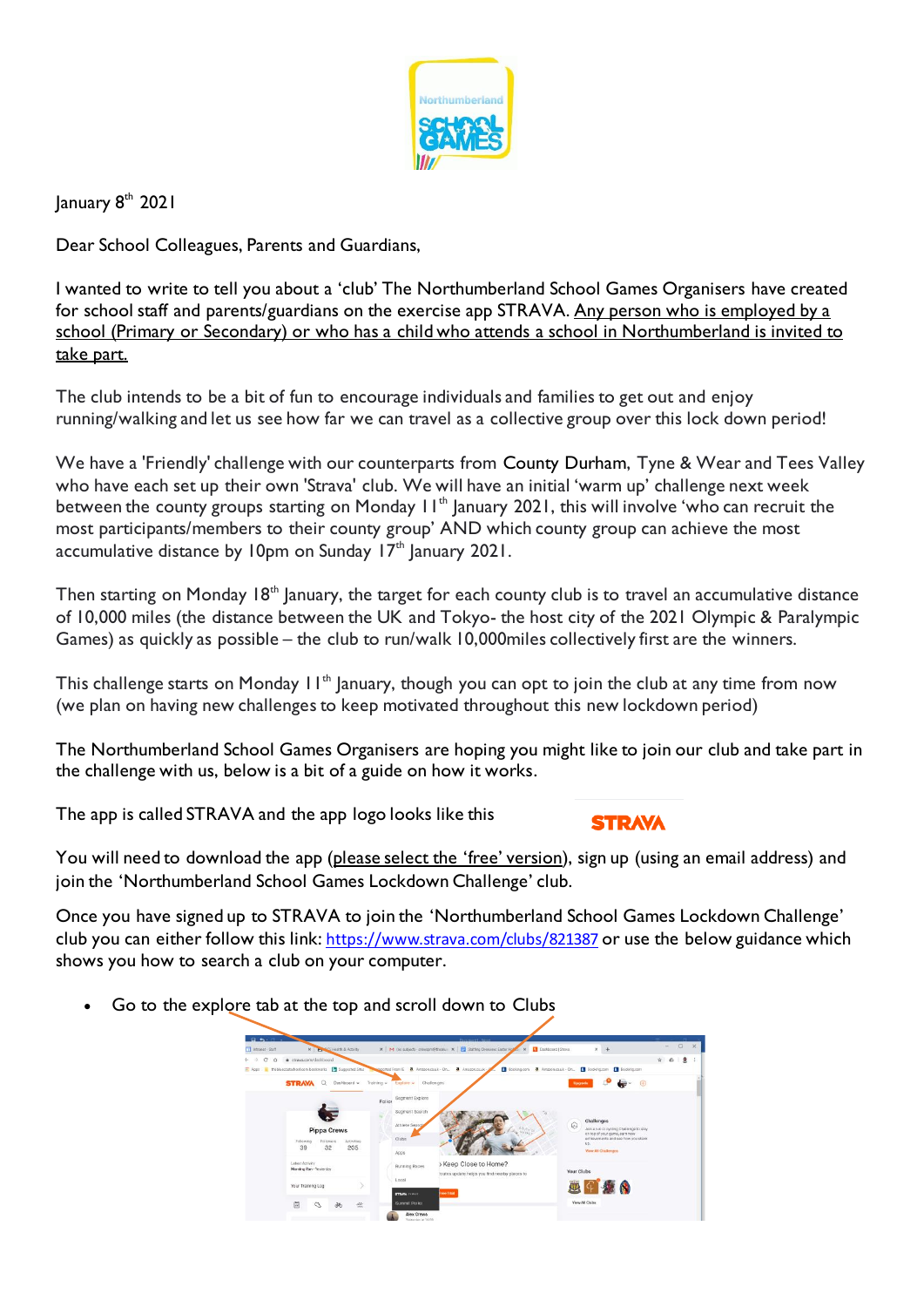• Type in 'Northumberland School Games Lockdown Challenge' Club and press search

| <b>Clubs</b><br>Ж |                                                                                          |                |                    |                 |             |           |                  |                        | <b>Create a Club</b> |
|-------------------|------------------------------------------------------------------------------------------|----------------|--------------------|-----------------|-------------|-----------|------------------|------------------------|----------------------|
| Northumberland    | Location                                                                                 | $\bigcirc$ All | $\bigcirc$ Cycling | $\odot$ Running | O Triathlon | O Other   | Club Type<br>All | $\checkmark$<br>Search |                      |
|                   | Northumberland School Games Lockdown Challenge<br>England, United Kingdom                |                |                    |                 |             |           | Running          | Club                   |                      |
| <b>DURHAM</b>     | County Durham School Games Lockdown Challenge<br>Durham, England, United Kingdom<br>Join |                |                    |                 |             | 4 members | Running          | Club                   |                      |

## Our club page looks like this



Then if you go for a run or walk track the distance you travel using the app!